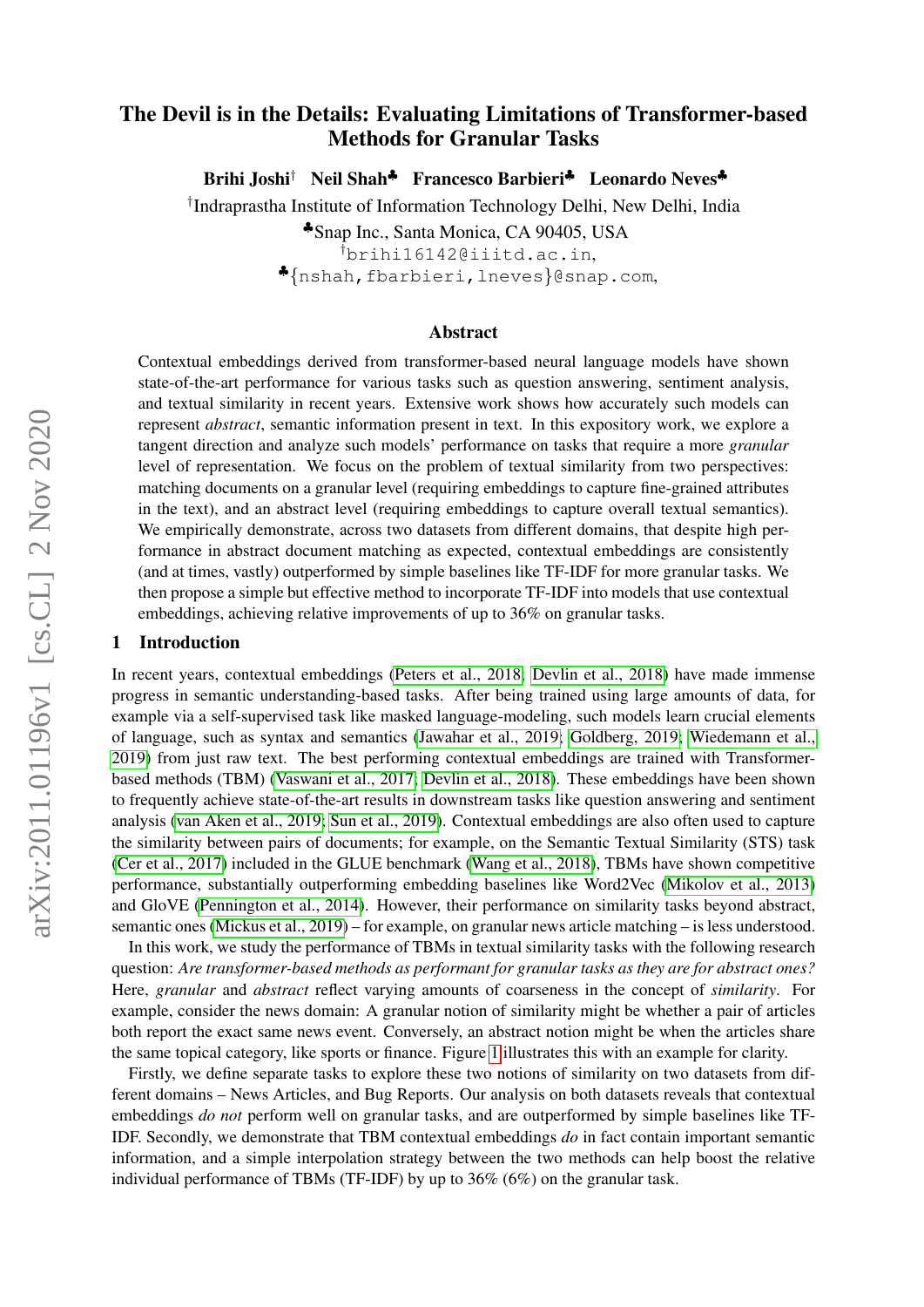#### Article 1

<span id="page-1-0"></span>The first black man to lead South Africa to Rugby World Cup glory South Africa's captain Siya Kolisi is the first black man to lead the team South Africa's Rugby World Cup triumph on Saturday is historic for more than one reason, after the team was captained by a black man for the first time in the country's history. The country has come a long way since it first appeared in the tournament in 1995, which was hosted and won by South Africa, when only one black player was on the pitch representing the country.

#### Article 2

Across South Africa, they've been blowing their vuyuzelas. hugging, crying, grinning until it hurts, honking their car horns, pouring and throwing and spraying beer in all directions. They are celebrating a comprehensive victory that seems all the sweeter for being set against a backdrop of economic hardship, rising inequality, populist race-baiting, staggering official corruption and serious concerns about this young, boisterous nation's future. "We can achieve anything if we work together as one," said Siya Kolisi, South Africa's now iconic black captain after the match in Japan. A year later, in 1995, a smiling Nelson Mandela watched the national team win its first **Rugby World Cup** and used that moment to build on his dream of a "rainbow nation".

Figure 1: An example pair of articles from the News Dedup dataset: Both report the same news event, and are thus *similar on a granular level*; the colored text indicates fine-grained details associated with this determination. Both articles are also of the "sports" topic, and are thus *similar on an abstract level*.

#### 2 Related Work

We discuss related work in two areas: textual similarity, and TBMs.

Textual Similarity has been studied from various perspectives – comparing documents of different lengths in order to capture varying levels of detail [\(Gong et al., 2018\)](#page-4-4), evaluating semantic similarity between reference and generated corpus [\(Clark et al., 2019\)](#page-4-5), and semantic similarity for long documents in a hierarchical fashion [\(Jiang et al., 2019\)](#page-5-6). It is also shown that sentence meta-embeddings (obtained from combining ensembles of sentence embeddings) perform better [\(Poerner et al., 2019\)](#page-5-7) for semantic similarity tasks compared to the individual baselines. For duplicate detection, which is a more granular task compared to semantic similarity, [Rodier and Carter \(2020\)](#page-5-8) show that detection of near-duplicates in news articles can be identified by evaluating *n*-gram level overlap in documents. In the news domain, [Liu et al. \(2018\)](#page-5-9) shows that article similarity can be improved by extracting common 'concepts' from the two articles using graph-based approaches.

TBMs [\(Liu et al., 2019;](#page-5-10) [Devlin et al., 2018\)](#page-4-0) have been shown to consistently perform better in the semantic similarity tasks. [Peinelt et al. \(2020\)](#page-5-11) also shows that BERT-based architectures appended with topic-related details from topic models lead to an increase in semantic similarity performance. However, few works have highlighted TBMs' ability to capture granular information. [\(Khattab and Zaharia, 2020\)](#page-5-12) shows that BERT can be used for document retrieval by matching embeddings of each word in the query and document, capturing granular similarity.

Unlike previous approaches that focus on either a granular or abstract similarity task, we compare the performance of TBMs with other baseline methods across the two tasks, and in addition, provide a simple method to improve the performance of TBMs on granular similarity tasks.

### <span id="page-1-1"></span>3 Method

In this section, we describe the methodology used to compare two documents from a granular and abstract perspective. Further, we also define the granular and abstract text similarity tasks in detail.

#### 3.1 Problem Definition

We consider both granular and abstract tasks to be similarity classification tasks operating on a pair of documents. The task-specific labels are binary, indicating whether the pair is judged to be similar or not (one label for abstract, one for granular). From a corpus C, we consider a pair of two documents  $d_1, d_2$ and their task-specific similarity judgment y (without loss of generality). We define  $e_k = f(d_k)$ , where  $e_k$  is  $d_k$ 's embedding, produced by  $f(.)$ . In practice, f could be a vector space method like TF-IDF, or the final layer from a TBM. Upon obtaining  $e_1, e_2$ , we generate a (symmetric) pair similarity score  $g(e_1, e_2)$  corresponding to the given task, and use it to arrive at a binary prediction  $\hat{y}$ . Performance is measured using standard metrics quantifying agreement between  $\hat{y}$  and  $y$  across pairs.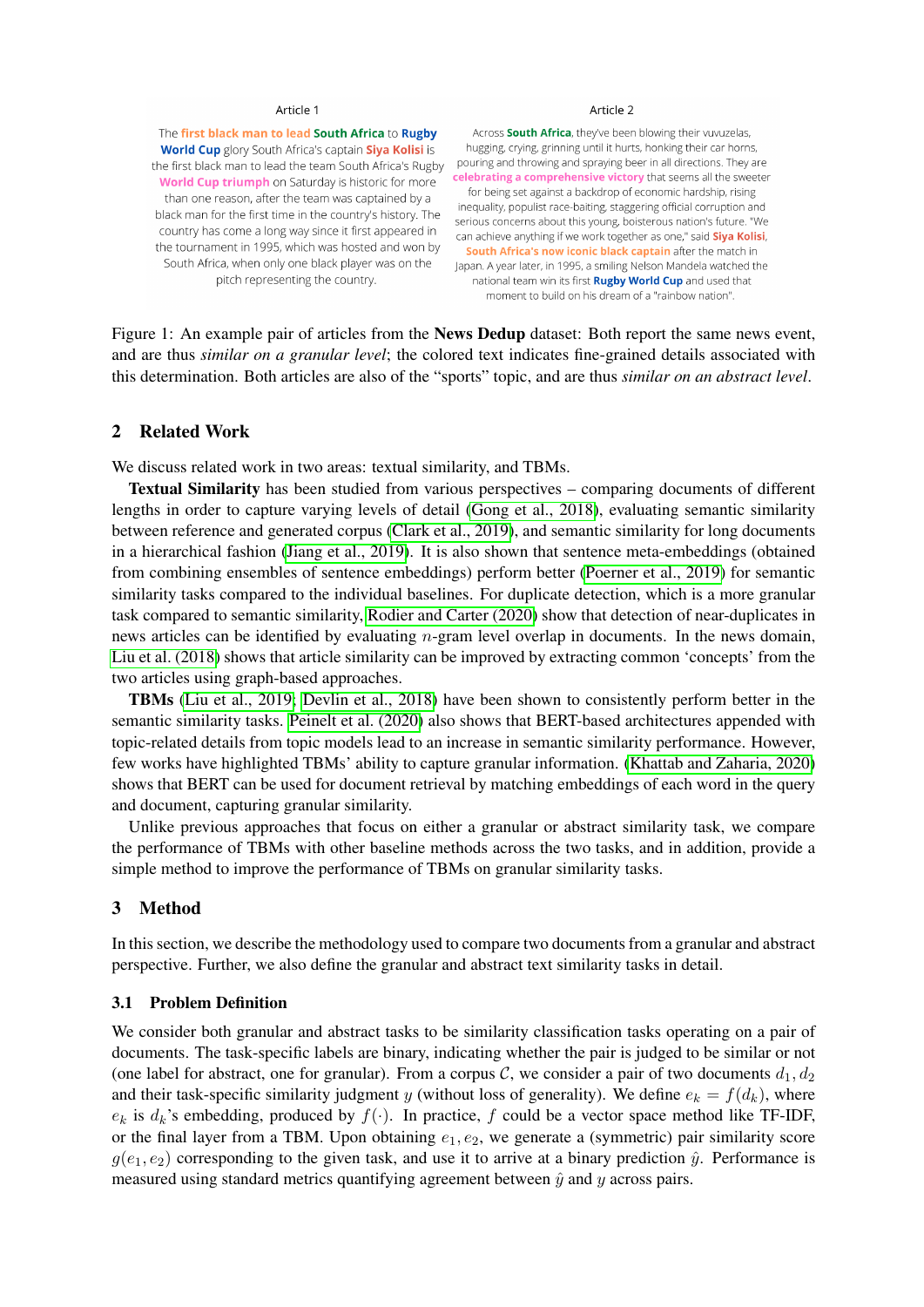<span id="page-2-0"></span>

Figure 2: Our experimentation setups take *n* pairs consisting of two documents  $(d_1, d_2)$  and their similarity label  $(y)$  and yields their similarity score  $(\hat{y})$ 

## 3.2 Experimental Setup

We consider two experimental settings: *indirect* and *direct*. These are also illustrated in Figure  $2<sup>1</sup>$  $2<sup>1</sup>$  $2<sup>1</sup>$ . In the *indirect* setting, we indirectly learn to predict y via a fixed g. Specifically, we a priori define g as the cosine similarity function, and define a vector t, with each entry corresponding to  $g(e_1, e_2)$  for a given pair of document embeddings w.l.o.g. We then feed t as a feature and the task-specific label vector y to XGBoost [\(Chen and Guestrin, 2016\)](#page-4-6) to obtain the predictions  $\hat{y}$ . We evaluate using several embedding functions:

- **TF-IDF:** TF-IDF [\(Ramos and others, 2003\)](#page-5-13) weights corresponding to the 1-gram tokens inserted in their respective indices in an array of same length as the train's set vocabulary.
- WME: Word Mover's Embedding (WME) [\(Wu et al., 2018\)](#page-6-3) generated from static embeddings like word2vec [\(Mikolov et al., 2013\)](#page-5-3) using the Word Mover's Distance metric [\(Kusner et al., 2015\)](#page-5-14).
- SIF: The SIF[\(Arora et al., 2017\)](#page-4-7) weighting scheme employed over pretrained GloVE embeddings.
- RT: The embedding corresponding to the CLS token in the final layer of a pretrained RoBERTa [\(Liu et al., 2019\)](#page-5-10) model.
- LF: The embedding corresponding to the CLS token in the final layer of a pretrained LongFormer [\(Beltagy et al., 2020\)](#page-4-8) model.
- ST-RT: Sentence embeddings generated using Sentence Transformers [\(Reimers and Gurevych,](#page-5-15) [2019\)](#page-5-15), which is a RoBERTa model fine-tuned on the STS benchmark.

In the *direct* setting, we directly learn to predict y from embeddings  $e_1, e_2$  in an end-to-end manner, rather than through a predefined similarity measure. We use the best performing embeddings from the previous setting as input to train the model q which produces a score, which is thresholded to derive  $\hat{y}$ .

- TF-IDF-E2E: We compute the absolute difference between the TF-IDF vectors of the article pairs and train a Logistic Regression classifier with the labels corresponding to the similarity task.
- RT-E2E: Since ST-RT embedding uses a pre-trained RoBERTa model, we train RoBERTa end-toend instead (as [Reimers and Gurevych \(2019\)](#page-5-15) mentions, ST is not intended for end-to-end use). We provide the article pairs to a pre-trained RoBERTa model, separated with the SEP token. It is then directly fine-tuned on the task-specific labels.

### 3.3 Datasets

We evaluate with datasets from News Articles and Bug Reports domains to demonstrate generality. Each includes both abstract and granular labels for the same documents.

<span id="page-2-1"></span><sup>1</sup>The code for our experiments is available at<https://github.com/brihijoshi/granular-similarity-COLING-2020>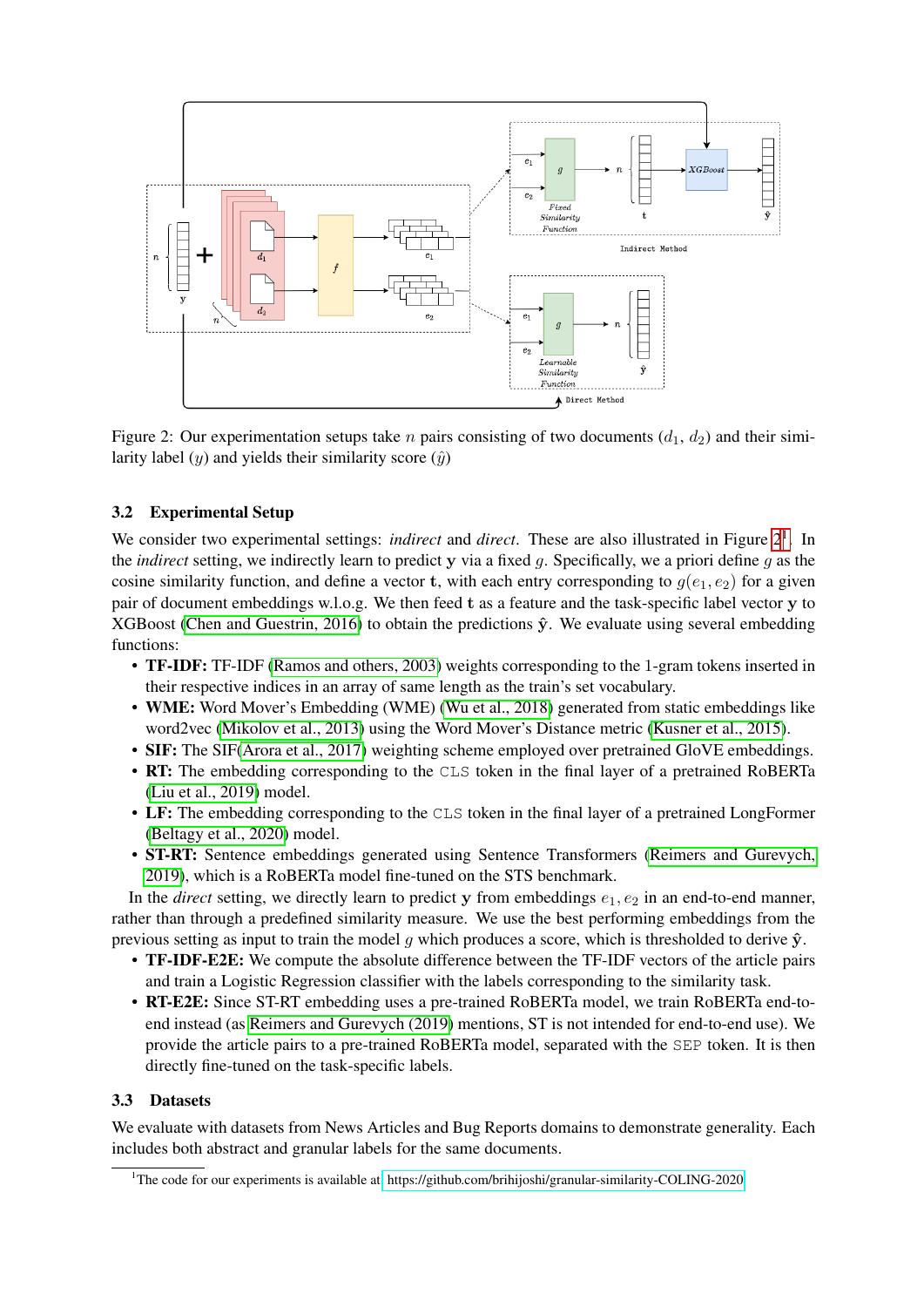<span id="page-3-2"></span>

|    | Whole dataset |                             |      | <b>Granular</b>                   |        | <b>Abstract</b> |           |  |
|----|---------------|-----------------------------|------|-----------------------------------|--------|-----------------|-----------|--|
|    |               | Avg # words Train<br>- Test |      | Train                             | Test   | Train           | Test      |  |
| ND | 388.6         | 3105                        | 695  | 1763/1342                         | 53/642 | 2452/653        | 509/186   |  |
| BR | 5.7           | 72142                       | 8220 | 40967/31175 3954/4266 47199/24943 |        |                 | 4804/3416 |  |

Table 1: Dataset and evaluation split details: The dataset statistics capture number of unique *text pairs*. For the task-specific statistics, we report the total number of similar pairs and non-similar (similar/notsimilar) pairs according to the task for each split. The imbalance in the test set of ND replicates the distribution found in the real-world news event similarity detection problems.

<span id="page-3-3"></span>

|                 |     | Indirect (Cosine Sim.) |      |            |           |      |      | Direct (End-to-end) |            |  |
|-----------------|-----|------------------------|------|------------|-----------|------|------|---------------------|------------|--|
|                 |     | TF-IDF                 | WMD  | <b>SIF</b> | <b>RT</b> | LF   |      | ST-RT TF-IDF-E2E    | $RT$ $E2E$ |  |
| <b>Granular</b> | ND. | 0.85                   | 0.72 | 0.54       | 0.59      | 0.62 | 0.66 | 0.68                | 0.59       |  |
|                 | BR  | 0.75                   | 0.62 | 0.43       | 0.66      | 0.69 | 0.71 | 0.71                | 0.70       |  |
| <b>Abstract</b> | ND  | 0.54                   | 0.57 | 0.51       | 0.59      | 0.62 | 0.62 | 0.58                | 0.66       |  |
|                 | BR  | 0.69                   | 0.47 | 0.40       | 0.67      | 0.70 | 0.73 | 0.51                | 0.74       |  |

Table 2: Granular and abstract similarity results: TF-IDF outperforms TBMs on granular tasks, while TBMs outperform on abstract tasks in both settings.

|                 |           | Values of weight $w$ |     |                      |                                           |      |           |      |
|-----------------|-----------|----------------------|-----|----------------------|-------------------------------------------|------|-----------|------|
|                 |           | 0                    | 0.1 | 0.3                  | 0.5                                       | 0.7  | 0.9       |      |
| <b>Granular</b> | ND.       |                      |     |                      | $0.66$ 0.77 0.83 0.89 0.90                |      | 0.86 0.85 |      |
|                 | <b>BR</b> | 0.71                 |     |                      | $0.56$ $0.62$ $0.69$ $0.79$ $0.76$ $0.75$ |      |           |      |
| Abstract        | ND.       |                      |     |                      | <b>0.62</b> 0.60 0.55 0.56 0.60 0.57 0.54 |      |           |      |
|                 | <b>BR</b> | 0.73                 |     | $0.72$ $0.72$ $0.70$ |                                           | 0.69 | 0.68      | 0.69 |

Table 3: Performance for granular and abstract tasks the 2 datasets as we vary the value of *w*. Note that best granular results are achieved by interpolating TF-IDF with TBM predictions ( $w = 0.7$ ).

News Dedup dataset (ND) contains pairs of news articles from 243 different English news sources, collected between September and November 2019 from RSS feeds. For each pair, we assign a granular binary label indicating whether the pair reports the same news event, and an abstract binary label reflecting whether they share the same topic (politics, business, technology, entertainment, sports, science, or other – adapted from Google News<sup>[2](#page-3-0)</sup>). We source annotations from Amazon Mechanical Turk<sup>[3](#page-3-1)</sup>, relying on multiple annotator agreement, with Fleiss'  $\kappa$  coefficient of 0.68. See Appendix A for details.

Bug Repo dataset (BR) [\(Lamkanfi et al., 2013\)](#page-5-16) contains bug reports from several open-source projects like Eclipse and Mozilla, and is used primarily for duplicate bug detection. Each report consists of a title, a description of the error, the broad category that the bug belongs to (e.g. UI or Scripting out of 21 others), and a set of duplicate reports that flag the same bug. We indicate granular similarity as those pairs which flag the same bug, and abstract similarity as those pairs which fall under the same category, with the title of the report as the textual input. For each dataset, the documents in the train and test splits are disjoint sets, ensuring that the model does not memorize textual representations. For ND, the sets are also temporally disjoint, avoiding event overlap between train and test splits. Further details about the splits are provided in Table [1.](#page-3-2)

### 4 Results

Table [2](#page-3-3) summarizes the experiments on the two datasets using the methods mentioned in Section [3.](#page-1-1) We can observe that a simple TF-IDF based approach performs better than all embedding methods for the

<span id="page-3-0"></span><sup>2</sup> https://news.google.com/

<span id="page-3-1"></span><sup>3</sup> https://www.mturk.com/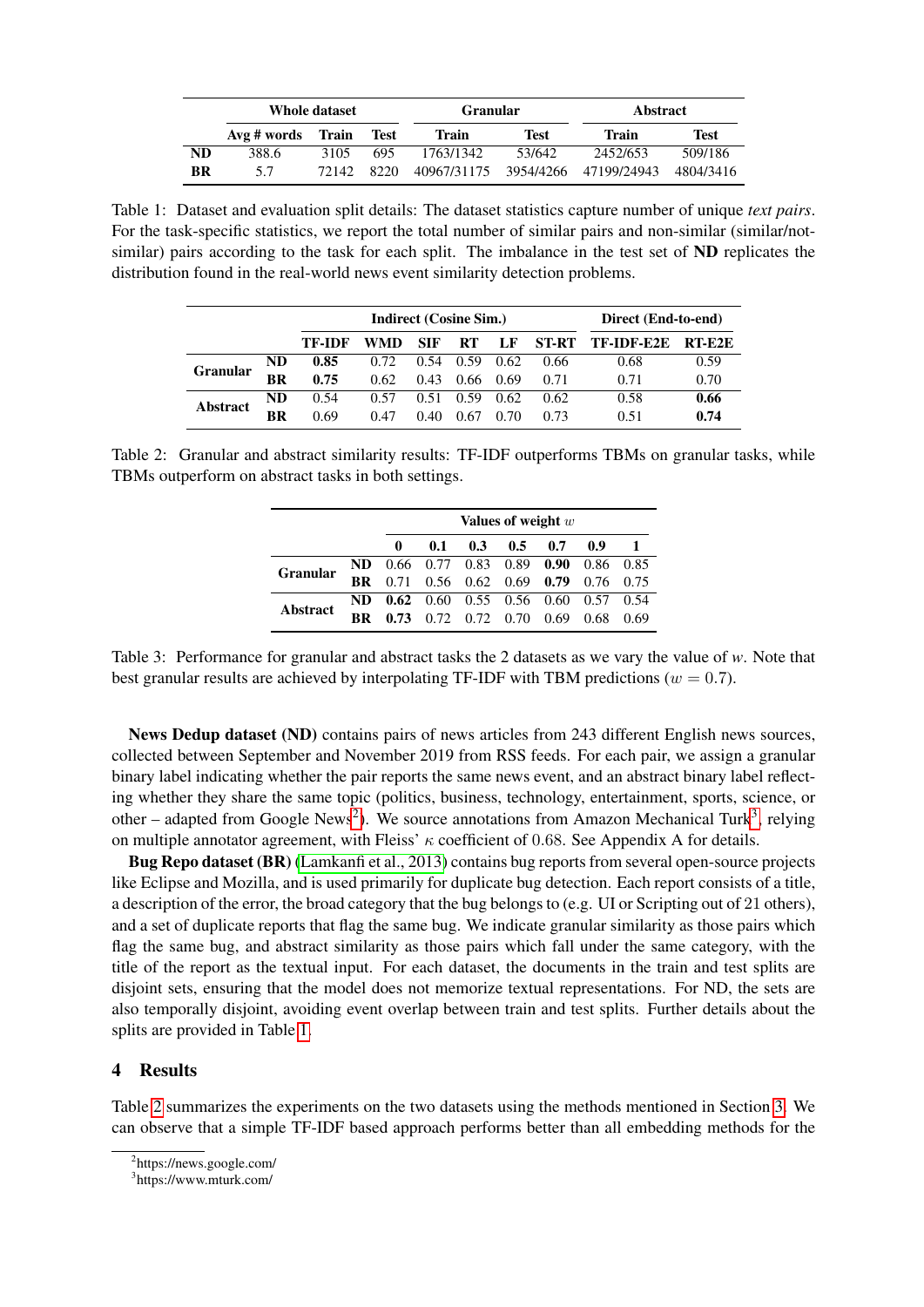granular-level similarity tasks. However, for the abstract-level similarity task, training a RoBERTa model to perform the task end-to-end achieves, as expected, the highest performance.

Despite the better results, the complete absence of semantic understanding is a disadvantage of TF-IDF. To mitigate this issue, we propose a simple approach to merge the best performing indirect methods. Let  $g_t$  and  $g_r$  be the similarity scores obtained from the TF-IDF and the ST-RT approaches respectively: we obtain a new, interpolated score  $q_i = w \cdot q_i + (1-w) \cdot q_r$ , that is then used as an input to the classifier. As Table 3 shows, performance drastically changes when varying w. For both datasets, we observe the best results when  $w = 0.7$ , demonstrating that combining semantic and fine-grained information is helpful for granular tasks. [4](#page-4-9) Conversely, we achieve the best performance on the abstract level when using only ST-RT. We hypothesize the noise introduced by the granular information results in the performance drop in cases prioritizing abstract, semantic relevance.

### 5 Conclusion

In this work, we study the use of contextual embeddings derived from transformer-based models (TBMs) for semantic similarity tasks of varying granularity level. Through empirical analysis, we show that while TBMs achieve higher performance in the abstract similarity tasks, simple methods like TF-IDF outperform these models for granular similarity tasks (like event matching). We then propose a simple but effective method to merge these two approaches, achieving relative improvements of 36% (6%) when compared to using only TBMs (TF-IDF). In future work, we plan to investigate the scope for integrating granular information into TBM contextual embeddings to toggle the granularity that such embeddings inherently encode.

### References

- <span id="page-4-7"></span>Sanjeev Arora, Yingyu Liang, and Tengyu Ma. 2017. A simple but tough-to-beat baseline for sentence embeddings.
- <span id="page-4-8"></span>Iz Beltagy, Matthew E. Peters, and Arman Cohan. 2020. Longformer: The long-document transformer. *arXiv:2004.05150*.
- <span id="page-4-3"></span>Daniel Cer, Mona Diab, Eneko Agirre, Iñigo Lopez-Gazpio, and Lucia Specia. 2017. SemEval-2017 task 1: Semantic textual similarity multilingual and crosslingual focused evaluation. In *Proceedings of the 11th International Workshop on Semantic Evaluation (SemEval-2017)*, pages 1–14, Vancouver, Canada, August. Association for Computational Linguistics.
- <span id="page-4-6"></span>Tianqi Chen and Carlos Guestrin. 2016. Xgboost. *Proceedings of the 22nd ACM SIGKDD International Conference on Knowledge Discovery and Data Mining*, Aug.
- <span id="page-4-5"></span>Elizabeth Clark, Asli Celikyilmaz, and Noah A. Smith. 2019. Sentence mover's similarity: Automatic evaluation for multi-sentence texts. In *Proceedings of the 57th Annual Meeting of the Association for Computational Linguistics*, pages 2748–2760, Florence, Italy, July. Association for Computational Linguistics.
- <span id="page-4-0"></span>Jacob Devlin, Ming-Wei Chang, Kenton Lee, and Kristina Toutanova. 2018. Bert: Pre-training of deep bidirectional transformers for language understanding.
- <span id="page-4-2"></span>Yoav Goldberg. 2019. Assessing bert's syntactic abilities. *arXiv preprint arXiv:1901.05287*.
- <span id="page-4-4"></span>Hongyu Gong, Tarek Sakakini, Suma Bhat, and JinJun Xiong. 2018. Document similarity for texts of varying lengths via hidden topics. In *Proceedings of the 56th Annual Meeting of the Association for Computational Linguistics (Volume 1: Long Papers)*, pages 2341–2351, Melbourne, Australia, July. Association for Computational Linguistics.
- <span id="page-4-10"></span>Felix Hamborg, Norman Meuschke, Corinna Breitinger, and Bela Gipp. 2017. news-please: A generic news crawler and extractor. In Maria Gaede, Violeta Trkulja, and Vivien Petra, editors, *Proceedings of the 15th International Symposium of Information Science*, pages 218–223, March.
- <span id="page-4-1"></span>Ganesh Jawahar, Benoît Sagot, and Djamé Seddah. 2019. What does bert learn about the structure of language? In *Proceedings of the 57th Annual Meeting of the Association for Computational Linguistics*.

<span id="page-4-9"></span><sup>&</sup>lt;sup>4</sup>Even though  $w$  is robust to the two datasets that we are using, we would recommend tuning it for other datasets.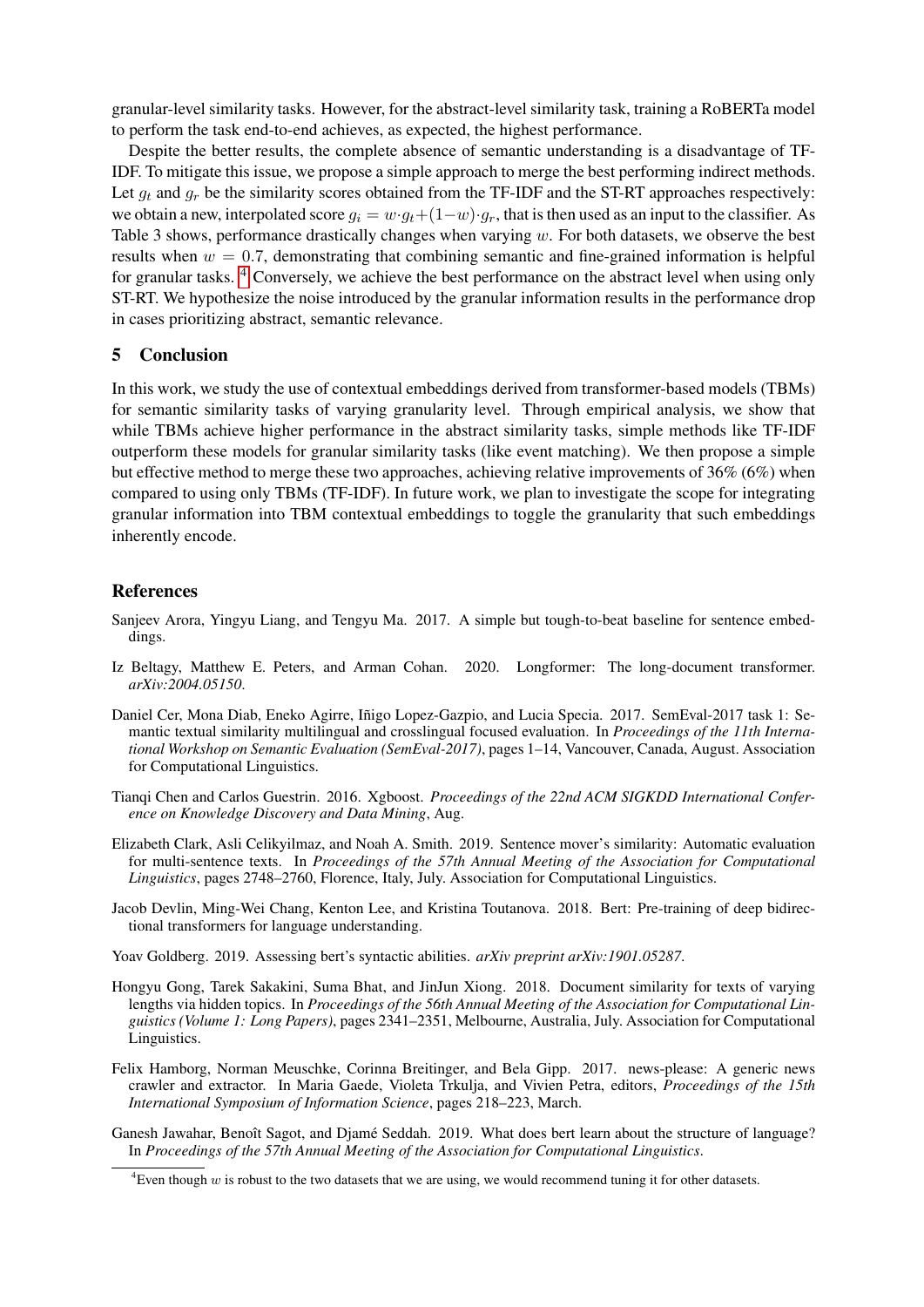- <span id="page-5-6"></span>Jyun-Yu Jiang, Mingyang Zhang, Cheng Li, Michael Bendersky, Nadav Golbandi, and Marc Najork. 2019. Semantic text matching for long-form documents. In *The World Wide Web Conference*, WWW '19, page 795–806, New York, NY, USA. Association for Computing Machinery.
- <span id="page-5-12"></span>Omar Khattab and Matei Zaharia. 2020. Colbert: Efficient and effective passage search via contextualized late interaction over bert.
- <span id="page-5-14"></span>Matt J. Kusner, Yu Sun, Nicholas I. Kolkin, and Kilian Q. Weinberger. 2015. From word embeddings to document distances. In *Proceedings of the 32nd International Conference on International Conference on Machine Learning - Volume 37*, ICML'15, page 957–966. JMLR.org.
- <span id="page-5-16"></span>A. Lamkanfi, J. Pérez, and S. Demeyer. 2013. The eclipse and mozilla defect tracking dataset: A genuine dataset for mining bug information. In *2013 10th Working Conference on Mining Software Repositories (MSR)*, pages 203–206.
- <span id="page-5-9"></span>Bang Liu, Di Niu, Haojie Wei, Jinghong Lin, Yancheng He, Kunfeng Lai, and Yu Xu. 2018. Matching article pairs with graphical decomposition and convolutions.
- <span id="page-5-10"></span>Yinhan Liu, Myle Ott, Naman Goyal, Jingfei Du, Mandar Joshi, Danqi Chen, Omer Levy, Mike Lewis, Luke Zettlemoyer, and Veselin Stoyanov. 2019. Roberta: A robustly optimized bert pretraining approach.
- <span id="page-5-5"></span>Timothee Mickus, Denis Paperno, Mathieu Constant, and Kees van Deemter. 2019. What do you mean, bert? assessing bert as a distributional semantics model.
- <span id="page-5-17"></span>Rada Mihalcea and Paul Tarau. 2004. TextRank: Bringing order into text. In *Proceedings of the 2004 Conference on Empirical Methods in Natural Language Processing*, pages 404–411, Barcelona, Spain, July. Association for Computational Linguistics.
- <span id="page-5-3"></span>Tomas Mikolov, Ilya Sutskever, Kai Chen, Greg Corrado, and Jeffrey Dean. 2013. Distributed representations of words and phrases and their compositionality. In *Proceedings of the 26th International Conference on Neural Information Processing Systems - Volume 2*, NIPS'13, page 3111–3119, Red Hook, NY, USA. Curran Associates Inc.
- <span id="page-5-11"></span>Nicole Peinelt, Dong Nguyen, and Maria Liakata. 2020. tBERT: Topic models and BERT joining forces for semantic similarity detection. In *Proceedings of the 58th Annual Meeting of the Association for Computational Linguistics*, pages 7047–7055, Online, July. Association for Computational Linguistics.
- <span id="page-5-4"></span>Jeffrey Pennington, Richard Socher, and Christopher D. Manning. 2014. Glove: Global vectors for word representation. In *In EMNLP*.
- <span id="page-5-0"></span>Matthew Peters, Mark Neumann, Mohit Iyyer, Matt Gardner, Christopher Clark, Kenton Lee, and Luke Zettlemoyer. 2018. Deep contextualized word representations. In *Proceedings of the 2018 Conference of the North American Chapter of the Association for Computational Linguistics: Human Language Technologies, Volume 1 (Long Papers)*, pages 2227–2237, New Orleans, Louisiana, June. Association for Computational Linguistics.
- <span id="page-5-7"></span>Nina Poerner, Ulli Waltinger, and Hinrich Schütze. 2019. Sentence meta-embeddings for unsupervised semantic textual similarity.
- <span id="page-5-13"></span>Juan Ramos et al. 2003. Using tf-idf to determine word relevance in document queries. In *Proceedings of the first instructional conference on machine learning*, volume 242, pages 133–142. New Jersey, USA.
- <span id="page-5-15"></span>Nils Reimers and Iryna Gurevych. 2019. Sentence-bert: Sentence embeddings using siamese bert-networks. In *Proceedings of the 2019 Conference on Empirical Methods in Natural Language Processing*. Association for Computational Linguistics, 11.
- <span id="page-5-8"></span>Simon Rodier and Dave Carter. 2020. Online near-duplicate detection of news articles. In *Proceedings of The 12th Language Resources and Evaluation Conference*, pages 1242–1249, Marseille, France, May. European Language Resources Association.
- <span id="page-5-2"></span>Chi Sun, Luyao Huang, and Xipeng Qiu. 2019. Utilizing BERT for aspect-based sentiment analysis via constructing auxiliary sentence. In *Proceedings of the 2019 Conference of the North American Chapter of the Association for Computational Linguistics: Human Language Technologies, Volume 1 (Long and Short Papers)*, pages 380– 385, Minneapolis, Minnesota, June. Association for Computational Linguistics.
- <span id="page-5-1"></span>Betty van Aken, Benjamin Winter, Alexander Löser, and Felix A. Gers. 2019. How does bert answer questions? a layer-wise analysis of transformer representations. In *Proceedings of the 28th ACM International Conference on Information and Knowledge Management*, CIKM '19, page 1823–1832, New York, NY, USA. Association for Computing Machinery.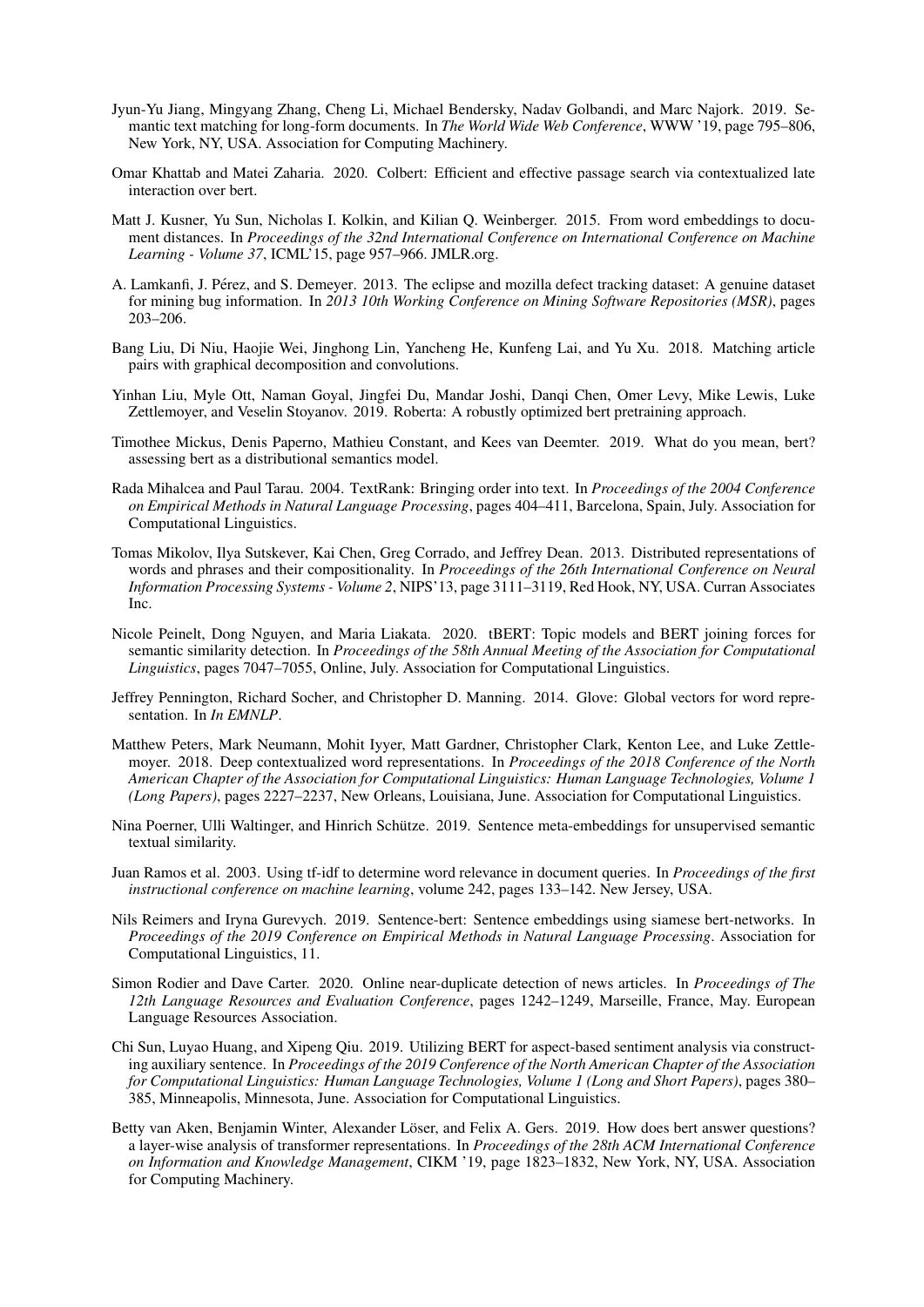- <span id="page-6-1"></span>Ashish Vaswani, Noam Shazeer, Niki Parmar, Jakob Uszkoreit, Llion Jones, Aidan N Gomez, Łukasz Kaiser, and Illia Polosukhin. 2017. Attention is all you need. In *Advances in neural information processing systems*, pages 5998–6008.
- <span id="page-6-2"></span>Alex Wang, Amanpreet Singh, Julian Michael, Felix Hill, Omer Levy, and Samuel R. Bowman. 2018. Glue: A multi-task benchmark and analysis platform for natural language understanding.
- <span id="page-6-0"></span>Gregor Wiedemann, Steffen Remus, Avi Chawla, and Chris Biemann. 2019. Does bert make any sense? interpretable word sense disambiguation with contextualized embeddings.
- <span id="page-6-3"></span>Lingfei Wu, Ian En-Hsu Yen, Kun Xu, Fangli Xu, Avinash Balakrishnan, Pin-Yu Chen, Pradeep Ravikumar, and Michael J. Witbrock. 2018. Word mover's embedding: From Word2Vec to document embedding. In *Proceedings of the 2018 Conference on Empirical Methods in Natural Language Processing*, pages 4524–4534, Brussels, Belgium, October-November. Association for Computational Linguistics.